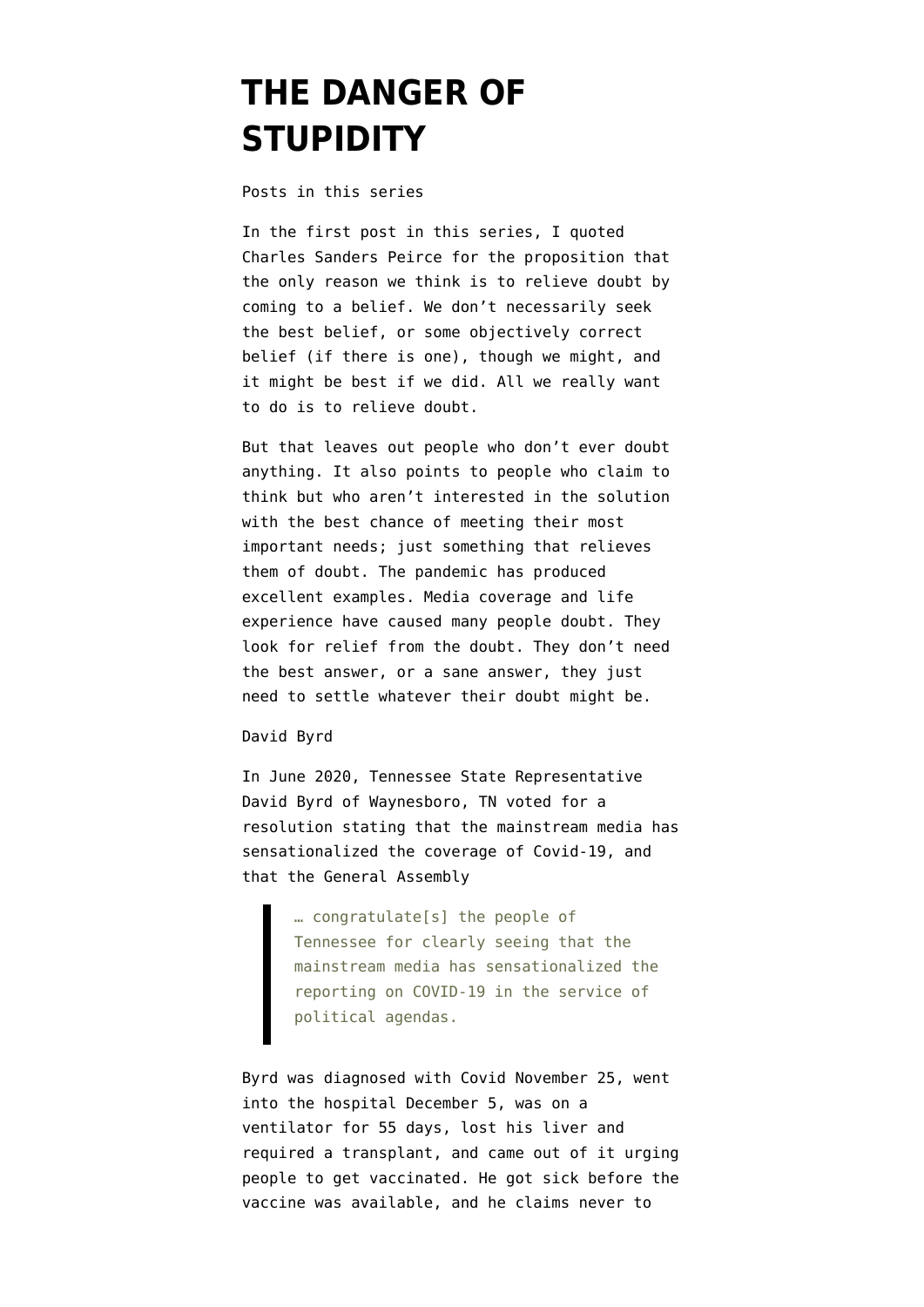have been anti-vax. He now thinks Covid is dangerous and urges people to get vaccinated.

It's hard to say what goes on in people's minds, but the statement about sensationalizing the pandemic is an important clue. Assuming that he actually believes this, what exactly was he talking about? Media coverage wasn't bloody. I think it didn't go far enough in showing the frightening situation of sick and dying people. TV reporters did not show actual patients, or corpses. If Byrd had seen video of people breathing by ventilator, he might not have been so blasé about his own risk. If he had listened to Covid patients trying to breathe on their own, he might have thought twice about hanging around with potential vectors, including his equally ill-informed colleagues. Did he think it was political and thus damaging to Trump? Would political fault matter to sick and dying people, or people who didn't understand the danger? Did he feel the same way about the absurd emails and Benghazi frenzies?

No, I think we can safely analyze this in Charles Sanders Peirce's terms as expressed in [The Fixation of Belief \(1877\)](https://duckduckgo.com/?q=peirce+the+fixation+of+belief+.pdf&t=newext&atb=v245-1&ia=web):

> The irritation of doubt is the only immediate motive for the struggle to attain belief. It is certainly best for us that our beliefs should be such as may truly guide our actions so as to satisfy our desires; and this reflection will make us reject every belief which does not seem to have been so formed as to insure this result. … [T]he sole object of inquiry is the settlement of opinion. We may fancy that this is not enough for us, and that we seek, not merely an opinion, but a true opinion. But put this fancy to the test, and it proves groundless; for as soon as a firm belief is reached we are entirely satisfied, whether the belief be true or false.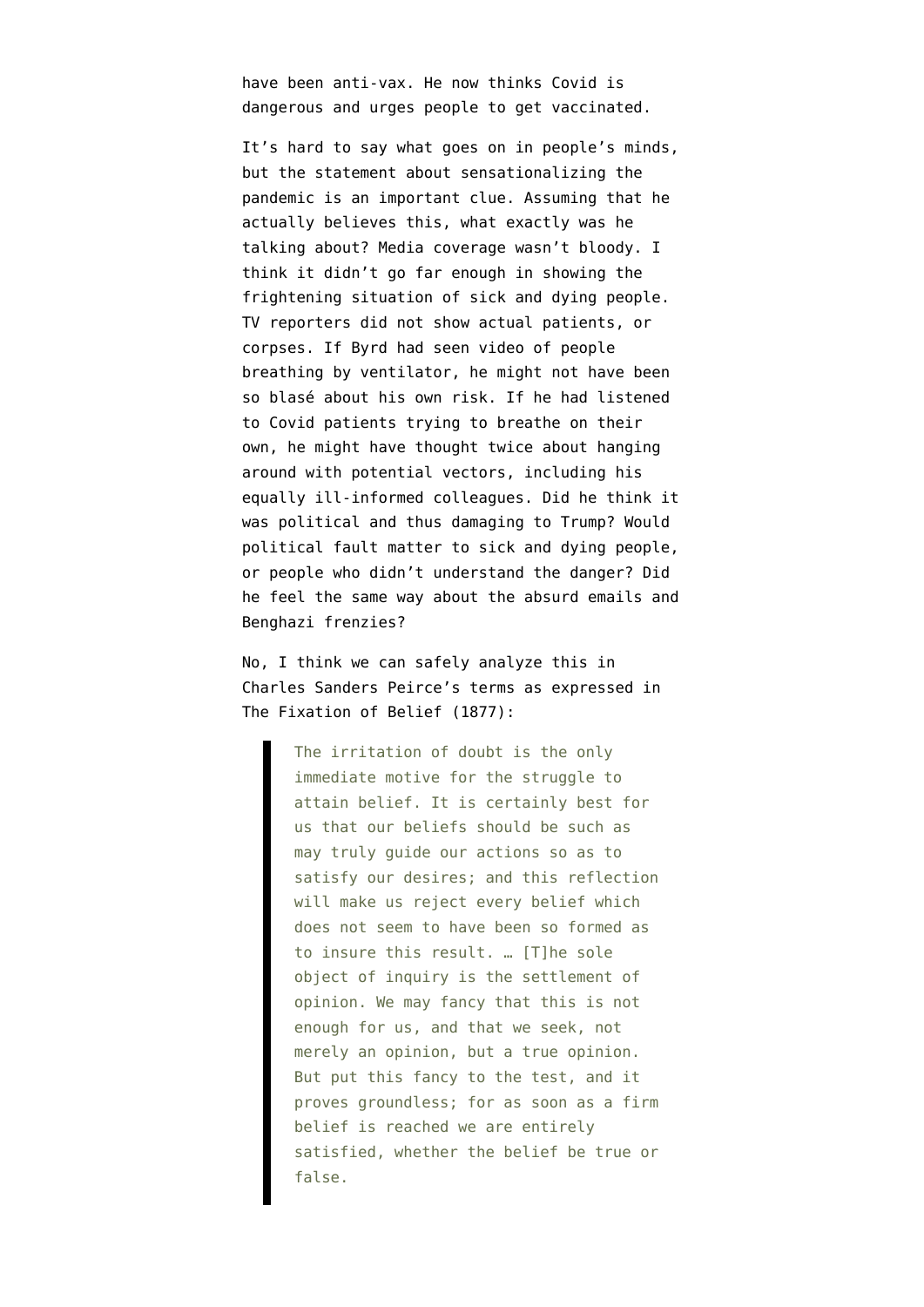Byrd had a doubt about Covid that he wanted to relieve by finding a belief that would satisfy his desires. His only desire was political, not his personal safety. So he fixed on a political belief. Sadly that was a bad guess about the best thing for him.

## Phil Valentine

Phil Valent ine is a conser vative talk radio host



on WWTN-FM in Nashville. Here's his [blog post](https://philvalentineblog.blogspot.com/2020/12/the-vax-facts.html) on the vaccine dated December 17, 2020. After ranting about Hillary Clinton and the dearth of credit to Trump for getting the vaccine out there, he says:

> I'm not an anti-vaxxer. I'm just using common sense. What are my odds of getting COVID? They're pretty low. What are my odds of dying from COVID if I do get it? Probably way less than one percent. I'm doing what everyone should do and that's my own personal health risk assessment. If you have underlying health issues you probably need to get the vaccine. If you're not at high risk of dying from COVID then you're probably safer not getting it. That evokes shrieks of horror from many, but it's true. I'm weighing the known versus the unknown.

I suppose we might ask what these "unknowns" are, or whether he plans on getting the pneumonia and shingles vaccines, but that's too picky. Maybe he's just not very smart. Here's his [take](https://philvalentineblog.blogspot.com/2021/02/global-warming-my-eye.html) on climate change, echoing the idiot [Senator Imhofe](https://www.cbsnews.com/news/sen-jim-inhofe-climate-change-is-not-real-because-here-is-a-snowball/) with his dumb snowball. Valentine does his own reasoning and research on the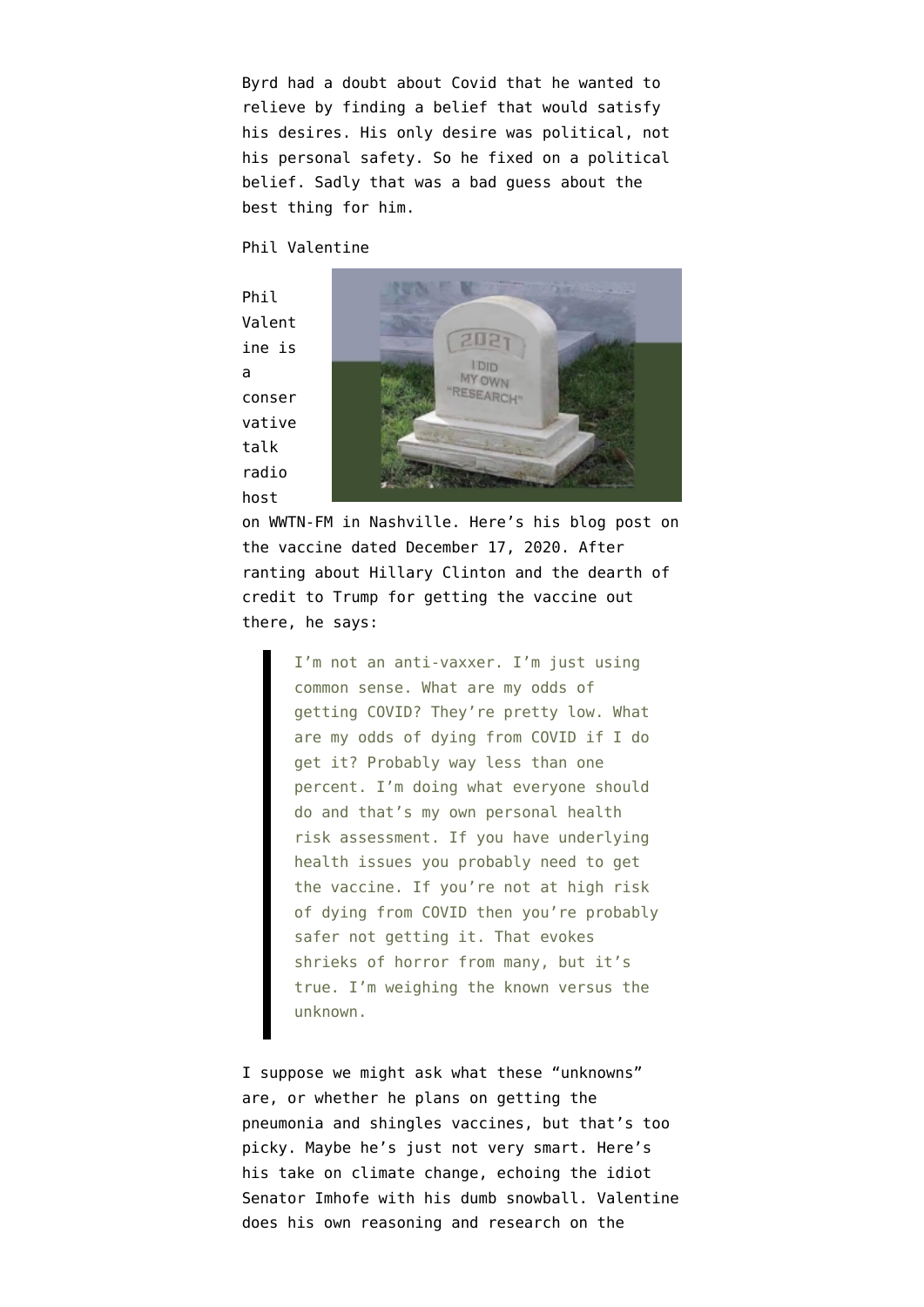pandemic. It might have been better to start with a question like this: scientists, including epidemiologists, virologists, and public health experts say Covid is dangerous, and that the vaccines are safe and work, so everyone should get a jab. Now how am I different from everyone else? Why isn't that the best advice for me?

Instead, I'll guess he read some stuff about Covid, and decided he knew best about his own body and its ability to shut down the virus. He thinks we should all make our own decisions about our health, apparently without reference to expertise. He thinks we marvelous Americans can handle the complexity of the pandemic in the same way we decide between tacos and huevos rancheros. He places no value on scientific information or conclusions, doesn't know any statistics, doesn't grasp the principles of epidemiology or virology, doesn't understand and probably doesn't believe in the principles that underlie the vaccines, and doesn't think any of that is important. I'll bet he can't do his own taxes, though.

And, guess what: nearly dying has converted him to a vaccine believer.

Valentine at least recognized that the right question is his personal safety; but he doesn't know how to think about that problem, and just happens to come out in the same place as David Byrd.

The disinterested, the ignorant, and the prejudiced

There is a large group who just ignore the problem, or believe nonsense. I won't use names, but they're all over: people who just couldn't quite get around to getting vaccinated, or who are convinced that it's a trap or a hoax. Here are some [examples.](https://www.newyorker.com/news/us-journal/the-struggle-to-vaccinate-springfield-missouri)

These are people who aren't paying attention. I am grateful for the people reaching out to them. They are doing what needs to be done.

Conclusion